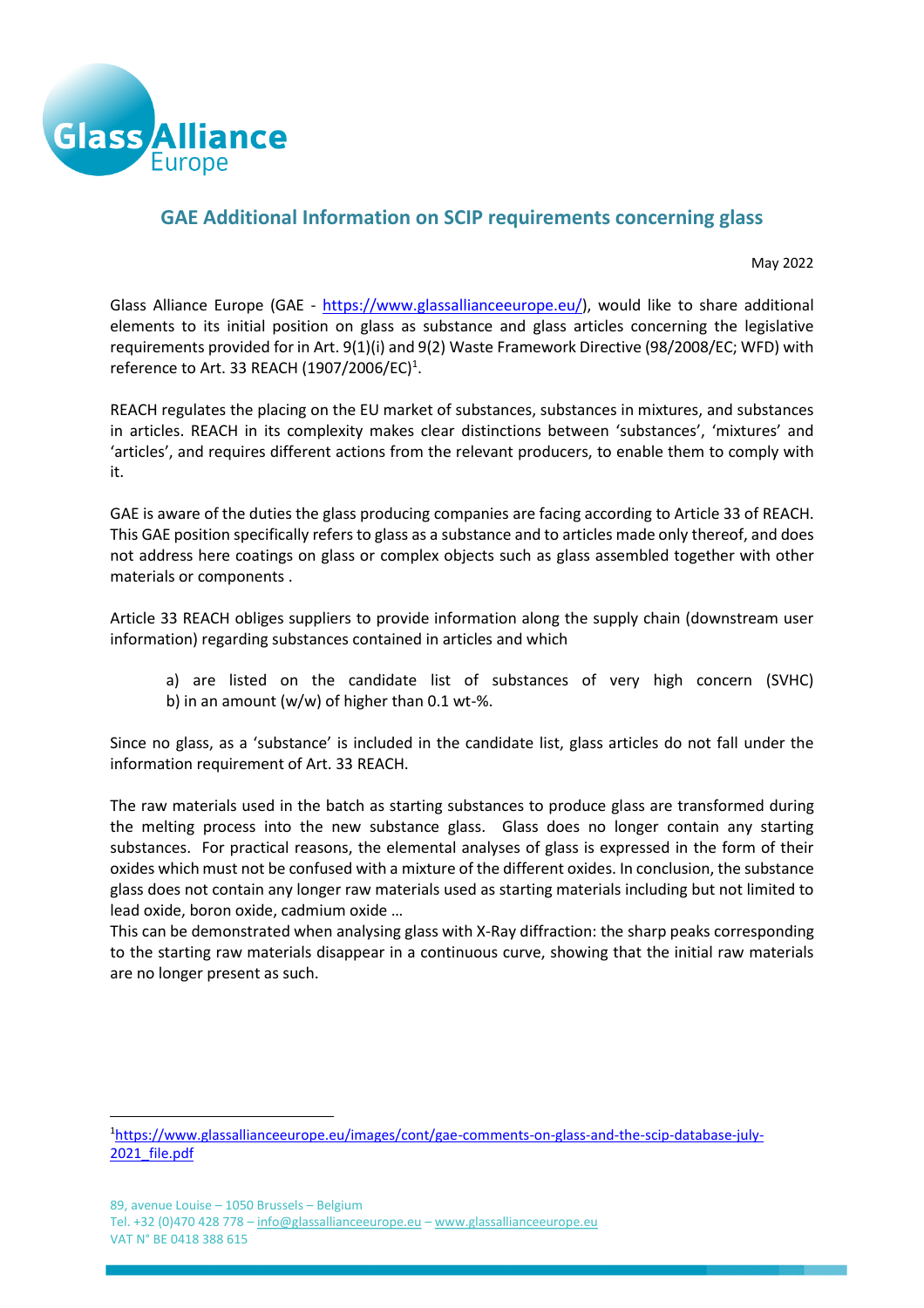



There is no legal duty to provide this information pro-actively to each downstream user (customers). The only legal duty stemming from Art. 33 REACH, is to inform the customer in case that there would be SVHC substances contained in an article over the given threshold. There is also no legal duty to provide to downstream user information on the use of SVHC as starting raw materials in glass production.

Therefore, glass as a substance, and articles made entirely of glass do not contain any SVHC from the candidate list.

The legal duty to declare articles the SCIP database (Art. 9 Waste Framework Directive) is connected to the information duty of Art. 33 REACH. As neither glass nor articles made exclusively of glass are subject to Art. 33 of REACH, there is no duty to notify them in the SCIP database.

It is the producer's responsibility to check whether his article is in conformity with the above.